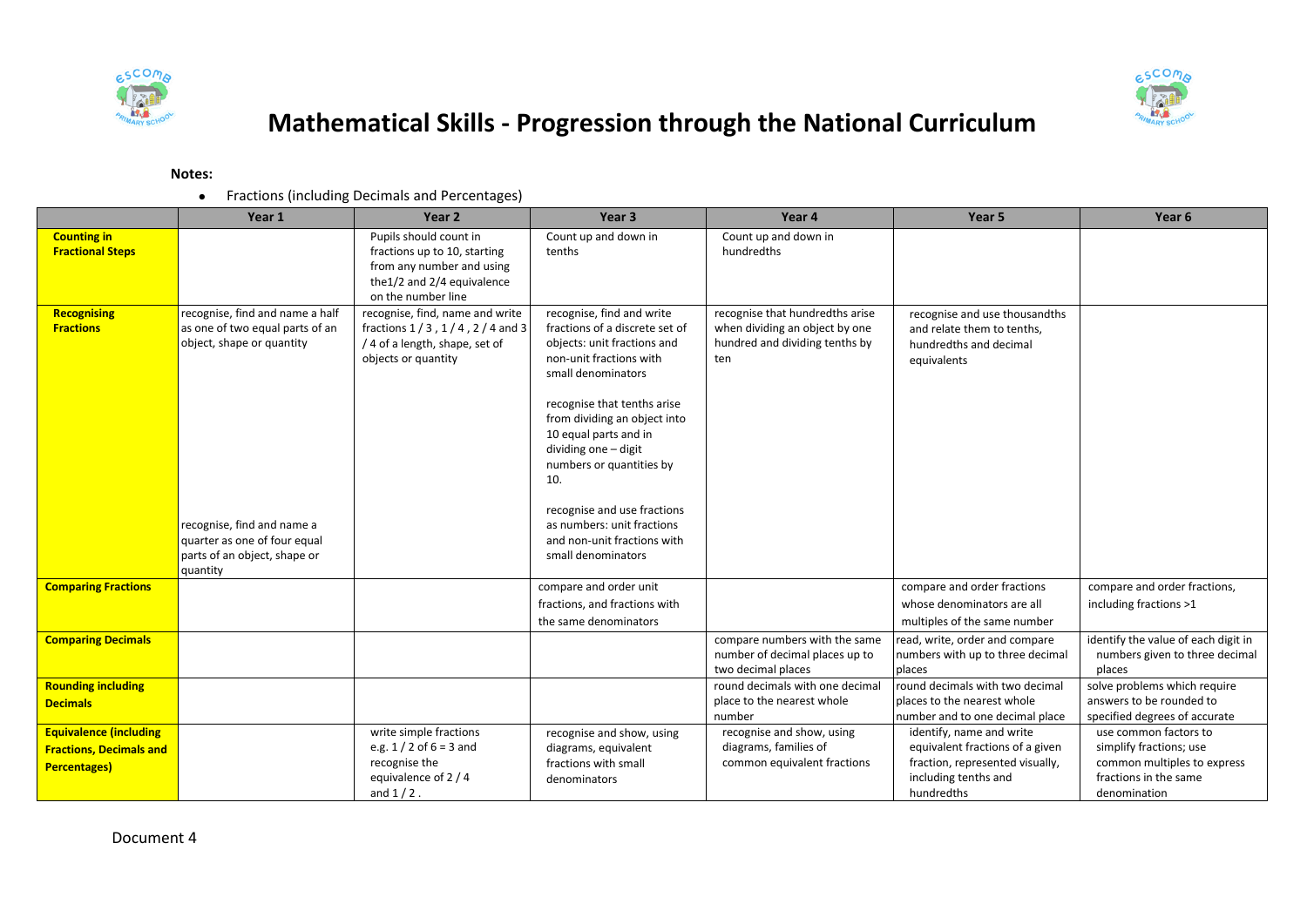|                                                           |  |                                                                                                         | recognise and write decimal<br>equivalents of any number of<br>tenths or hundredths | read and write decimal<br>numbers as fractions (e.g.<br>$0.71 = 71 / 100$ )                                                                                                                                    | associate a fraction with<br>division and calculate<br>decimal fraction equivalents<br>(e.g. 0.375) for a simple<br>fraction (e.g. $3/8$ ) |
|-----------------------------------------------------------|--|---------------------------------------------------------------------------------------------------------|-------------------------------------------------------------------------------------|----------------------------------------------------------------------------------------------------------------------------------------------------------------------------------------------------------------|--------------------------------------------------------------------------------------------------------------------------------------------|
|                                                           |  |                                                                                                         |                                                                                     | recognise and use<br>thousandths and relate them<br>to tenths, hundredths and<br>decimal equivalents                                                                                                           |                                                                                                                                            |
|                                                           |  |                                                                                                         | recognise and write decimal<br>equivalents to $1/4$ ; $1/2$ ; 3<br>/4               | recognise the per cent symbol<br>(%) and understand that per<br>cent relates to "number of<br>parts per hundred", and write<br>percentages as a fraction with<br>denominator 100 as a decimal<br>fraction      | recall and use equivalences<br>between simple fractions,<br>decimals and percentages,<br>including in different<br>contexts.               |
| <b>Addition and</b><br><b>Subtraction of Fractions</b>    |  | add and subtract fractions<br>with the same denominator<br>within one whole (e.g. $5/7+$<br>$1/7 = 6/7$ | add and subtract fractions<br>with the same denominator                             | add and subtract fractions<br>with the same denominator<br>and multiples of the same<br>number                                                                                                                 | add and subtract fractions<br>with different denominators<br>and mixed numbers, using<br>the concept of equivalent<br>fractions            |
|                                                           |  |                                                                                                         |                                                                                     | recognise mixed numbers<br>fractions and improper<br>fractions and convert from<br>one form to the other and<br>write mathematical<br>statements > 1 as a mixed<br>number (e.g. $2/5 + 4/5 = 6/$<br>$5 = 11/5$ |                                                                                                                                            |
| <b>Multiplication and</b><br><b>Division of Fractions</b> |  |                                                                                                         |                                                                                     | multiply proper fractions and<br>mixed numbers by whole<br>numbers, supported by<br>materials and diagrams                                                                                                     | multiply simple pairs of<br>proper fractions, writing the<br>answer in its simplest form<br>$(e.g. 1 / 4 \times 1 / 2 = 1 / 8)$            |
|                                                           |  |                                                                                                         |                                                                                     |                                                                                                                                                                                                                | multiply one-digit numbers<br>with up to two decimal<br>places by whole numbers                                                            |
|                                                           |  |                                                                                                         |                                                                                     |                                                                                                                                                                                                                | divide proper fractions by<br>whole numbers (e.g. $1/3 \div 2$<br>$= 1/6$ )                                                                |
| <b>Multiplication and</b><br><b>Division of Decimals</b>  |  |                                                                                                         |                                                                                     |                                                                                                                                                                                                                | multiply one-digit numbers<br>with up to two decimal                                                                                       |